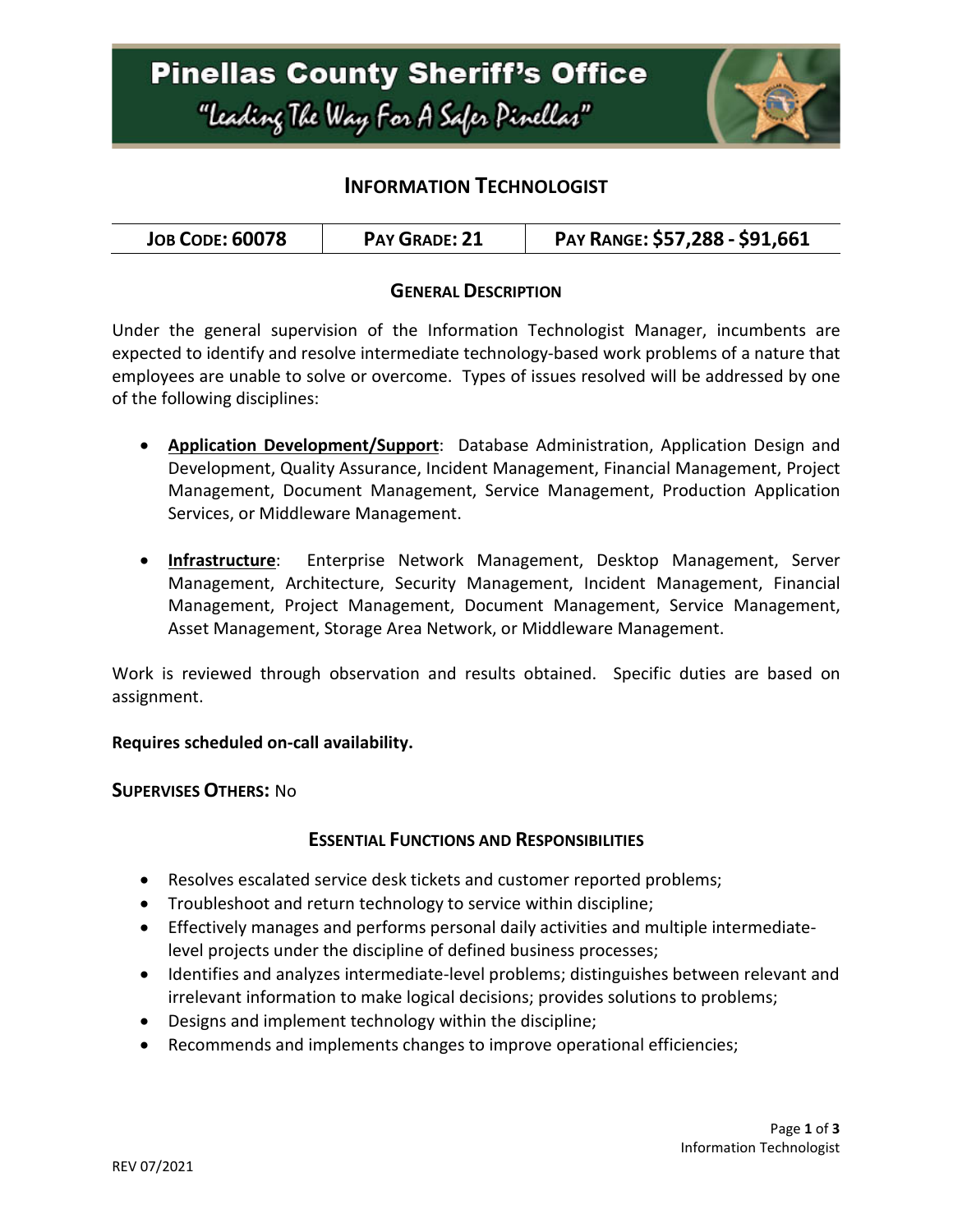# **Pinellas County Sheriff's Office** "Leading The Way For A Safer Pinellar"



- Work with peers and customers to achieve long-term solutions for a variety of agency technology needs;
- Plans daily work and participates in ongoing technical projects;
- Participates in Sheriff's Office recruitment and community relations activities as directed.

Regular and reliable attendance is required as an essential function of the position.

This position is considered essential and, in the event of an emergency or natural disaster, will be required to report to work.

This list is not intended to be all-inclusive, and you may not be responsible for every item listed. The employer reserves the right to assign additional functions and responsibilities as necessary.

### **QUALIFICATIONS**

- Graduation from an accredited college or university with a Bachelor's Degree in Information Technology, Computer Science, Computer Technology, or related field AND
- Three (3) years related experience in information technology specific to the assigned discipline (i.e. application development, database administration, etc) that includes customer service, OR
- Equivalent combination of education and experience
- Additional qualifications as identified by the assignment
- Must possess a valid Florida driver's license
- Consideration for this position requires a credit check

### **KNOWLEDGE, SKILLS, AND ABILITIES**

- Knowledge of standard office practices, procedures, policies, personal computers, operating systems and related software applications
- Skill in managing personal daily activities and small to medium sized projects for self and others
- Skill in use and application of reference materials to research and solve major problems
- Skill in the application of theory in resolving major problems
- Skill in applying new technologies, soft skills and procedures
- Ability to mentor teammates, lead teams, and facilitate groups to achieve success with others
- Ability to prepare and deliver effective presentations at various levels
- Ability to use diplomacy in dealing with difficult customers and delivery of services